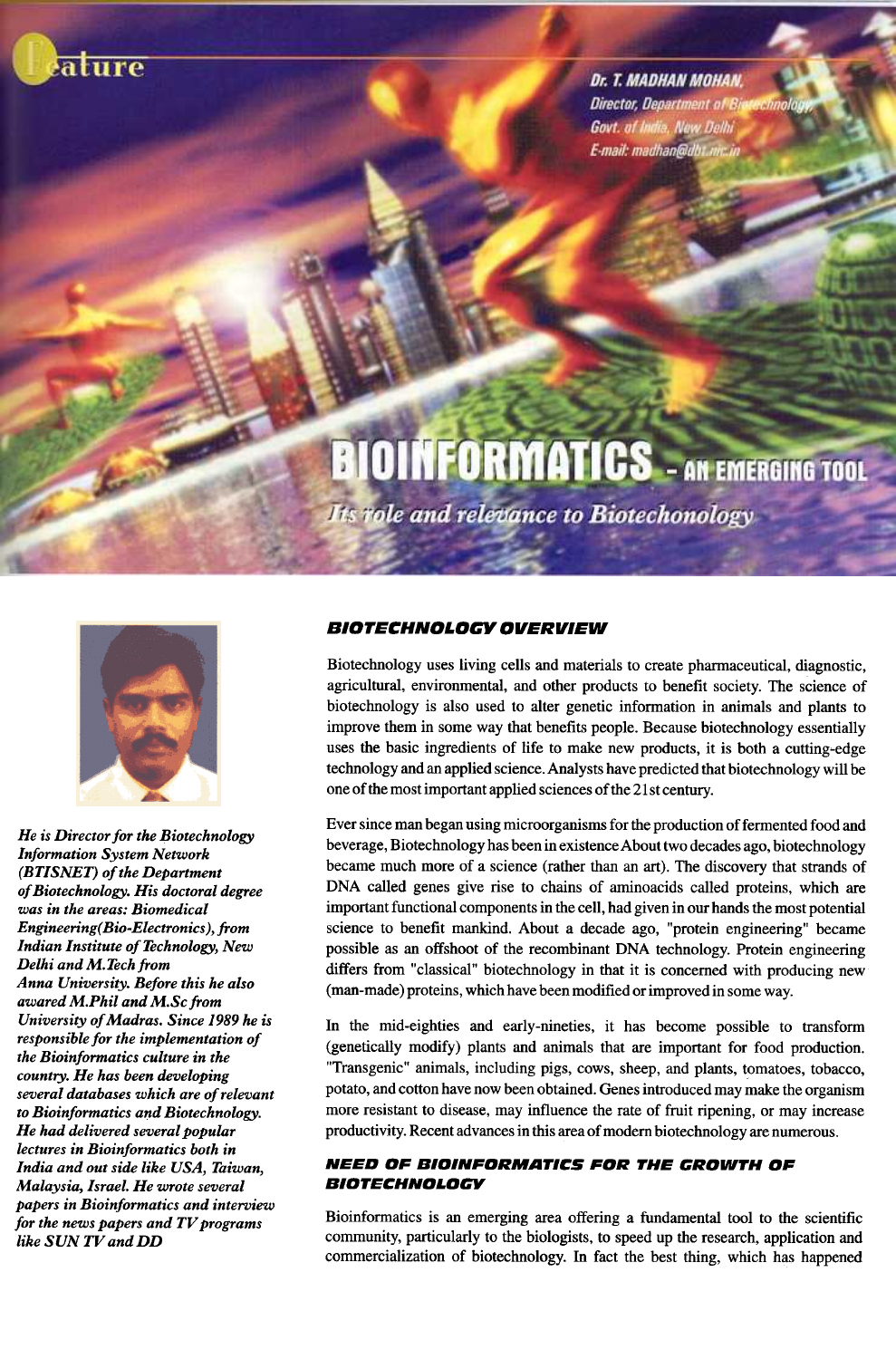# Listed below is an overview of recombinant DNA based biotechnology:

- 1953 Double helix structure of DNA is first described by Watson and Crick.
- 1973 Cohen and Boyer develop genetic engineering techniques to "cut and paste" DNA and to amplify the new DNA in bacteria.
- 1977 The first human protein (somatostatin) is produced in a bacterium (E. coli).
- 1982 The first recombinant protein (human insulin) appears in the market.
- 1983 Polymerase chain reaction (PCR) technique was conceived.
- 1990 Launch of the Human Genome Project (HGP), an international effort to sequence the human genome.
- 1995 The first genome sequence of an organism (Haemophilus influenzae) is determined.
- 2000 The first draft of the human genome sequence is completed.

towards the end of the 20th century and in the 21st century, is the marriage between biotechnologists and information technologists leading to the growth and development of this field. India took a lead in this direction as early as in the 1980s, but more precisely from 1986 onwards by establishing a strong base of Bioinformatics with the necessary infrastructure. As a result one has seen major breakthroughs in biology and the growth of biotechnology has been phenomenal in the last decade, especially with the most outstanding technological breakthrough of the 20th century wherein, a draft of the human genome sequence was completed in 2000 and now the human genetic code is completely available in the database. This has provided the world scientific community information on the vast sequence and structure of the Genomes and the crystal structures leading to increasing dependence on computational approaches. Biotechnology has emerged as a front-line area with vital significance in unraveling secrets of life, particularly in the studies of new biology and biotechnology. The genomic revolution has underscored the central role of Bioinformatics in understanding the very basic of life processes.

Let us start with the issue of the genetic resources and precious biodiversity of India as also of the world. The need to conserve, protect and utilize them on a sustainable basis is the need of the hour. Genetic resources are used to improve the agricultural productivity and are the vital components of the global environment. Gene Bank concept has become very important, both for ex -situ conservation and the utilization of the valuable germplasm on a long -term basis.

In fact, world over the scientists are associating the computers and the "new biology", looking at a speed with which data collection is done, automated high throughput data gathering, i.e. sequencing the whole genome and the web based data "Warehouses" integrate the information from the research efforts made all over the world. We know that there are more than 3-27 million undiscovered species of plants and animals on the planet earth. However, through the endeavor of the scientists, hundreds of new species are discovered and classified every day. The accelerated progress of information technology has completely transformed the research in life sciences. The focus on genome technologies has made it still more relevant to establish very close linkages between computers and experimental biologists. There are many developments, for e.g.. Enterprise Bioinformatics, high system computing, genomic data and data base integration and DNA amplification and sequencing, genome assembly and gene types, web based Bioinformatics, biochips and gene expression analysis and Proteomics and mass spectrometry.

Recent studies have shown that even the implication of mathematical theory in cell biology have become very important. In fact Leroy Hood from the institute for systems biology, in Seattle says " the future will be the study of genes and proteins of organisms in the context of their informational pathways and networks". Similarly the areas of modular biology; synthetic biology is at the forefront of scientific excitement.

The announcement of the remarkable success of the human genome project supported in 1986 and making the draft sequence available to the people was a landmark in the history of modem biology and science. This has generated tools to produce the whole gene catalogues for many microbes, the plant Arabidopsis thalina, the fruit fly Drosophila melanogaster, the roundworm Caenorhabditis elegans, and soon the puffer fish Fugu rubripes. The complete genome sequences have almost served as recipes for life and the foundation of modem biology in the 21st century aimed at the biological goals as defined by the scientific community world over as "Achieve a fundamental, comprehensive and systematic understanding of life".

It is important now that scientists work towards characterization of the full repertoire of molecular machines of the living systems. Also they must understand how these machines are orchestrated with the life system of single cell and complex multicellular organisms.

### **CONCEPT OF BIOINFORMATICS**

Bioinformatics or Life Science Informatics is a young, fast developing science branch, dealing with storage, analysis integration and simulation of molecular biological data. Bioinformatics is an applied discipline that utilizes computational tools to conceptualize biology. It has emerged as a cutting edge technology and a knowledge revolution. Extraordinary growth of information technology and unprecedented advances in molecular biology and recombinant DNA techniques have ushered in the age of Bioinformatics.

Human kind is on the brink of another revolution. There is no doubt that the mapping of the human genome, completed in June 2000, is one of the greatest scientific advancements in history. This breakthrough in biological research was made possible by advancements in using Bioinformatics and computational Biology. Areas such as proteomics, Genomics, combinatorial chemistry, statistics, nanotechnology, spectroscopy and structural and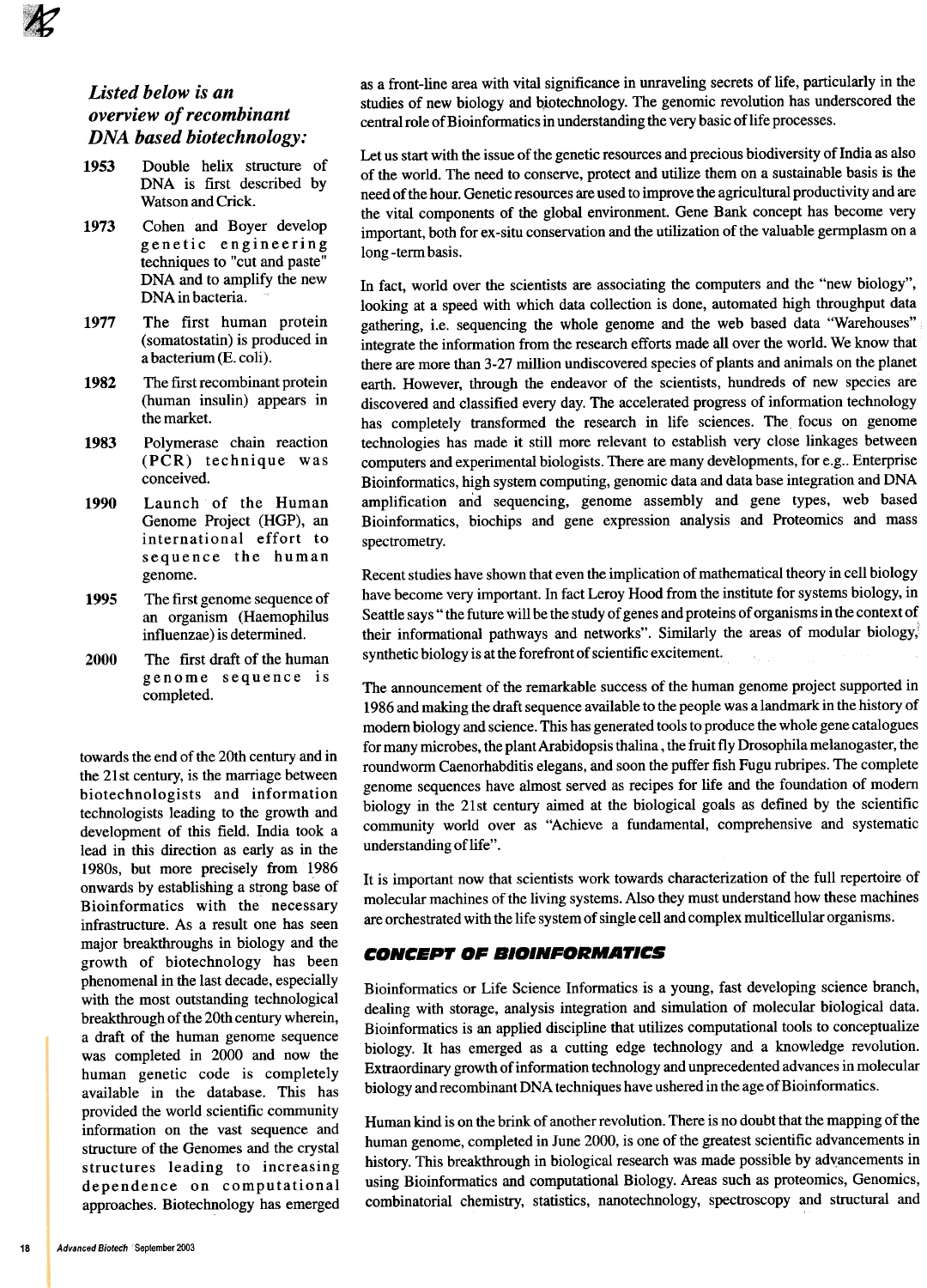

computational Biology will have increasing applications of Bioinformatics, in days to come.

### COAL OF BIOINFORMATICS COAL CORRECTED BELOW PHARMACO CENOMICS

The major goal of bioinformatics is to obtain the complete sequences of as many different genomes as possible. By having that sequence information, companies and research organizations can start to do what is commonly referred to as "sequencebased biology," They take that sequence information, and use it to give scientists more direction as to how they should design experiments, and how these scientists should analyze the experiments. So bioinformatics is causing a fundamental shift in how scientists actually approach molecular biology. The "Holy Grail" for bioinformatics is to map all the genes in the human body and decipher, what the role each gene and its associated base pair plays in the expression of the gene.

# ROLE AND RELEVANCE OF BIOINFORMATICS IN **BIOTECHNOLOGY**

Bioinformatics is becoming increasingly important due to the interest of the pharmaceutical industry in genome sequencing projects. There is a vital need to harness this information for medical diagnostic and therapeutic uses, and there are opportunities for other industrial applications. This field is evolving rapidly, which makes it challenging for biotechnology professionals to keep up with recent advancements. The area has evolved to deal with four distinct problems viz. (i) Handling and management of biological data, including its organization, control, linkages, analysis, and so forth. (ii) Communication among people, projects, and institutions engaged in the biological research and applications. Communication includes e-mail, file transfer, remote login, video conferencing, electronic bulletin boards and establishment of web-based information resources; (iii) organization, access, search and retrieval of biological information, documents, and literature; and (iv) analysis and interpretation of the biological data through the computational approaches including visualization, modeling & simulation, and development of algorithms for highly parallel processing of complex biological structures. The following are the thrust areas of squencing loyotes. Interest and antending The publication of entire genomes and the publication of entire genomes and the equinosity are opportunities for other industrial pure DNA sequencing to Protein applications. This

Biotechnology, which are fully dependent on Bioinformatics:

### COMPARATIVE GENOMICS:

There is an assumption that the similarity of two sequences, whether it is DNA, RNA or protein implies functional correlation. Some of the most successful bioinformatics applications deal with this kind of analysis. Several software tools have been developed like BLAST that efficiently performs sequence-alignments against large databases of known sequences. It has become a routine task to compare a new sequence against several databases.

### FUNCTIONAL GEOMICS

To investigate genes in their cellular context, expression analysis via Microarray and DNA-chips takes place. The comparison of expression patters of welldefined metabolic states allows identifications of pathological phenotypes on a molecular level. Based on the identifications, a reverse engineering of pathways and localization of pharmaceutical targets is possible.

### **PROTEOMICS**

sequences led to a shift of interests from pure DNA sequencing to Protein localization and characterization within their cellular context. This became necessary as one gene can give rise to a number of products via mechanisms such as splicing or post-transnational modifications. The proteome refers to the identification and analysis of all the proteins of a cell. This involves the determination of structures as well as the identifications of protein interactions and function in biological pathways.

### **STRUCTURAL GENOMICS**

Structural Genomics covers the calculation of three-dimensional structures based on the sequence of a macromolecule. The theoretical basis of the relationship between sequences and structure is the most fundamental problem of in silico biology. From a computational point of view the so-called folding problem is the most demanding objection of computational biology. Nevertheless only With the objective of integrating the

the knowledge of the structure of a protein can provide a deeper understanding of its function.

The development of drugs aims to maximize effect and minimize side effects. It would therefore be very convenient to personalize drugs for each patient. The genetic variations among all human is only 0.1 % of the total DNA. The differences are mostly point mutations, having phenotypic impact. These so-called SNPs (Single Nucleotide Polymorphisms) become good candidates for drug development and diagnosis. With the investigation of SNPs using Microarrays the investigation of entire populations becomes feasible. Databases of SNPs will reveal the patterns that cause cancer or Altzheimer.

### CELLOMICS OI BIOLOGY

If sufficient data is available and all relevant components for life are identified more complex interactions can be investigated. For a holistic biological understanding of cell, simulations of cells, entire organisms and populations provide new insights. The simulation of life in silico is a future directive for bioinformatics that has started now.

### BIOINFORMATICS **NETWORK IN THE COUNTRY**

# DBT'S INITIATIVE:

India's achievements and strategic advantage in information technology and biotechnology have positioned the country to playa crucial role in the post-genomic era. This role would range from analysis of genes and structures, defining metabolic pathways to identification and validation of drug targets and classification of the natural resources based on genetic profiles. Biotechnological applications in agriculture, medicine and environment protection and biodiversity conservation have not only scientific relevance but also offer opportunities for overall sustainable development, most desirable for 21st Century. The countries rich biodiversity and bioresources can reap the harvest from these scientific breaks through.